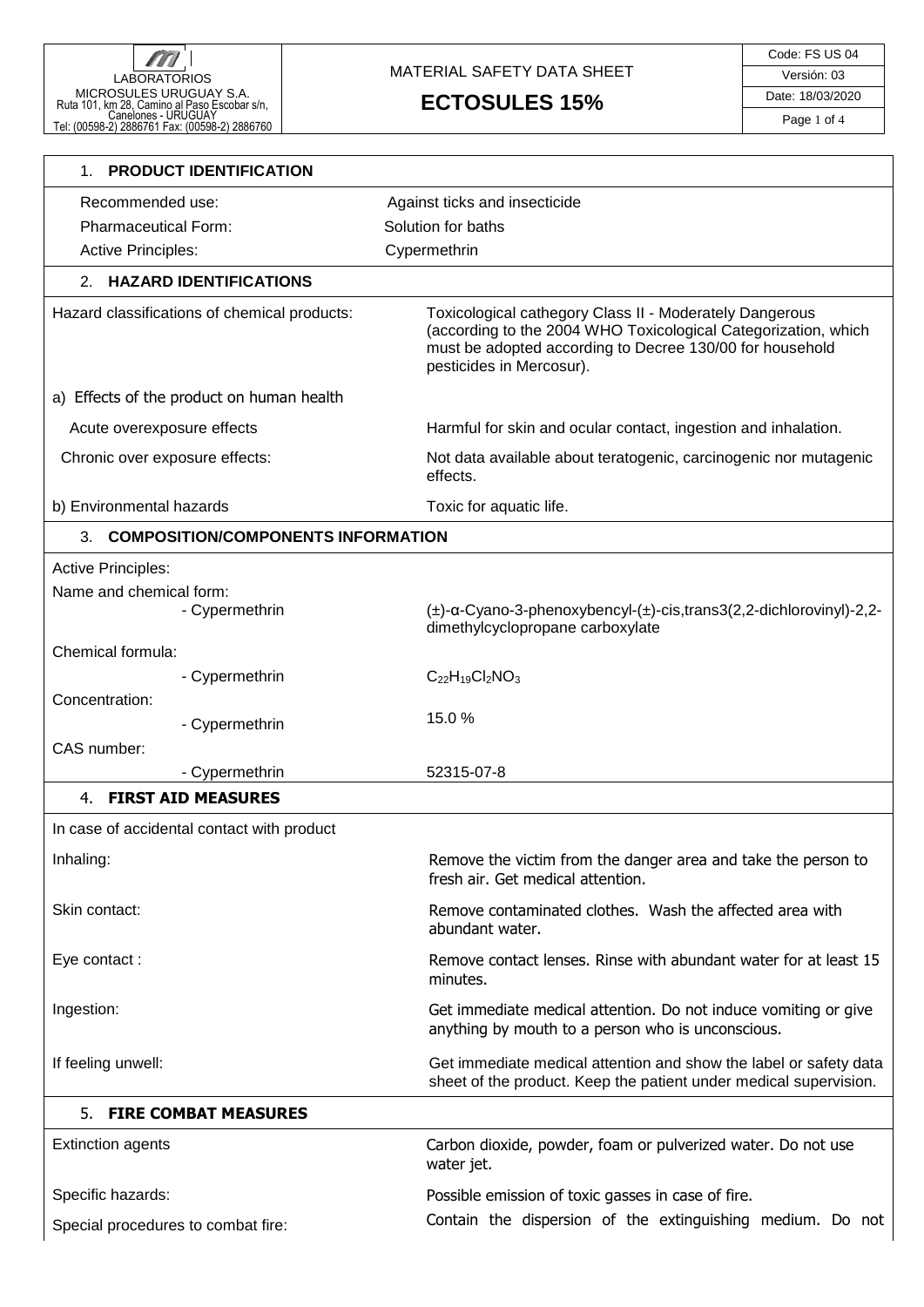

## MATERIAL SAFETY DATA SHEET

**ECTOSULES 15%**

|                                                                                          | contaminate water courses or sources or sewers.                                                                                                                                                                                                                                                   |  |
|------------------------------------------------------------------------------------------|---------------------------------------------------------------------------------------------------------------------------------------------------------------------------------------------------------------------------------------------------------------------------------------------------|--|
| Personal Gear protection                                                                 | Use protective clothing and self-contained breathing apparatus.                                                                                                                                                                                                                                   |  |
| <b>6. SPILL CONTROL</b>                                                                  |                                                                                                                                                                                                                                                                                                   |  |
| <b>Emergency measures</b>                                                                | Signal the affected area and prevent access of outsiders to the<br>site of the spill.                                                                                                                                                                                                             |  |
| Personal protection gear                                                                 | PVC apron, resistant gloves, safety glasses and mask.                                                                                                                                                                                                                                             |  |
| Environmental precautions                                                                | Stop spills and prevent the arrival of the product to courses, or<br>sources of water, soil and sewers.                                                                                                                                                                                           |  |
| Cleaning measures                                                                        | Contain the product with earth, sand or sawdust, keeping it in a<br>sealed and identified container.                                                                                                                                                                                              |  |
| Trash elimination method                                                                 | See item 13.                                                                                                                                                                                                                                                                                      |  |
| 7. HANDLING AND STORAGE                                                                  |                                                                                                                                                                                                                                                                                                   |  |
| Precaution                                                                               | Keep the product in its original container and out of the reach of<br>children or pets. Store away from food and beverages. Do not<br>Avoid exposure by inhalation. Avoid contact with eyes, skin or<br>clothing. Use appropriate protective equipment. Do not eat, drink<br>or smoke during use. |  |
| Specific measures for safety handle                                                      | Handling only by trained adults.                                                                                                                                                                                                                                                                  |  |
| Storage conditions                                                                       | Store in original container in cool, dry and well-ventilated area.<br>Store protected from cold, humidity, direct sunlight and fire.                                                                                                                                                              |  |
| 8. INDIVIDUAL PROTECTION AND EXPOSURE CONTROL                                            |                                                                                                                                                                                                                                                                                                   |  |
| Measures to reduce exposure                                                              | Ensure adequate general ventilation in the work space. Do not<br>eat, drink or smoke during handling or application, or in storage<br>areas                                                                                                                                                       |  |
| Personal protection gear                                                                 |                                                                                                                                                                                                                                                                                                   |  |
| Breathing protection                                                                     | Use protective mask.                                                                                                                                                                                                                                                                              |  |
| Hand protection:                                                                         | Use resistant gloves.                                                                                                                                                                                                                                                                             |  |
| Eye protection:                                                                          | If considered necessary, use safety glasses.                                                                                                                                                                                                                                                      |  |
| Another protection equipment                                                             | Adequate protection clothes.                                                                                                                                                                                                                                                                      |  |
| Specifics hygienic measures                                                              | Wash hands and body parts exposed to the product, always after<br>handling. Wash before eating, drinking, smoking or before going<br>to the restroom.                                                                                                                                             |  |
| <b>Chemical and physical properties</b><br>9.                                            |                                                                                                                                                                                                                                                                                                   |  |
| Physical status                                                                          | Liquid                                                                                                                                                                                                                                                                                            |  |
| Appearance                                                                               | Limpid solution, free of particles, amber to light brown color.                                                                                                                                                                                                                                   |  |
| Density:                                                                                 | $0.92 - 0.96$ g/mL                                                                                                                                                                                                                                                                                |  |
| Explosive propierties:                                                                   | Not explosive                                                                                                                                                                                                                                                                                     |  |
| 10. Stability                                                                            |                                                                                                                                                                                                                                                                                                   |  |
| Stable in normal conditions of storage and use. Ask the manufacturer for specific cases. |                                                                                                                                                                                                                                                                                                   |  |
| 11. Toxicological Information                                                            |                                                                                                                                                                                                                                                                                                   |  |